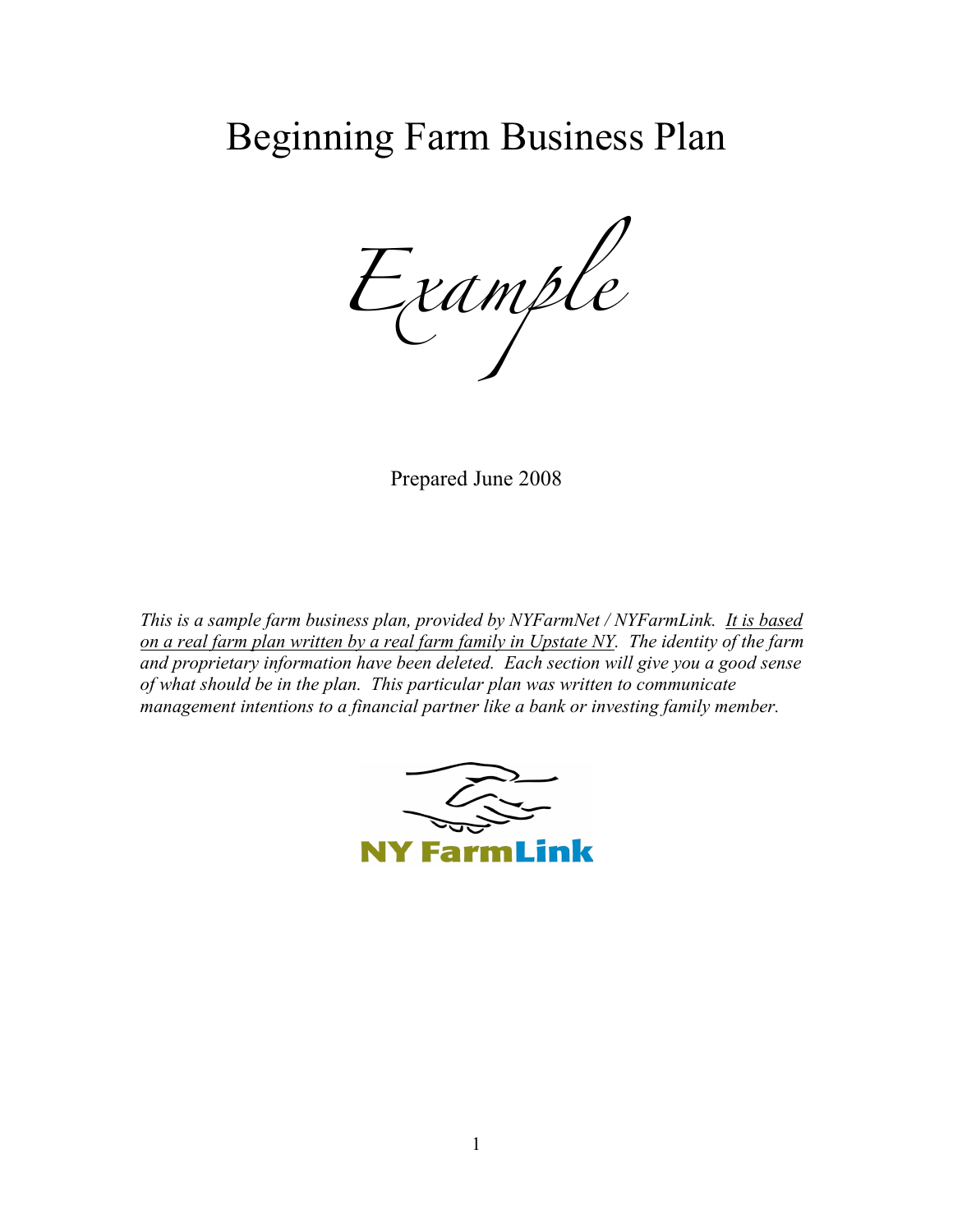## **Executive Summary**

An overview of the farm, the purpose of the business plan and its conclusions (about 200 words). Write the executive summary last, but it will be positioned first in the document for a quick overview and refresher.

## **Farm Description**

…………….. own 71 acres in the town of South Bend of Sheffield County. There are 55 acres of tillable land currently all in grass for hay and pasture. The family currently raise approximately 200 goats for meat production and the sale of breeding stock.

. . . . . . . . . . . . . has been in operation since 1984, starting out as a sheep farm dealing in Polypay sheep for freezer lamb and wool. Recognizing an emerging market for meat goats and the acquisition of leased 38 acres of brushy land, . . . . . Farm sold off the sheep and acquired Boer bucks and does to begin the current herd in 1992.

## **Long Range Strategy and Implementation:**

Short Term Goals: (Within 2008 calendar year)

- 1. Determine best alternative to establish a goat diary
- 2. Establish financing for selected alternative

Intermediate Term Goals:

1. Sign contract and build barn/milking facility or locate suitable farm for purchase and establishment of dairy in existing facility.

Long Term Goals:

1. Goat dairy is a final phase for complete utilization of time and energy in the enterprise.

### **Options:**

The owners are considering two options:

One possibility is to build a milking facility on their current property. Debt load may be larger Allows for alternative use of existing barn Avoids cost of moving entire enterprise

Second possibility is the purchase of an existing facility near Watertown and move the enterprise to that location.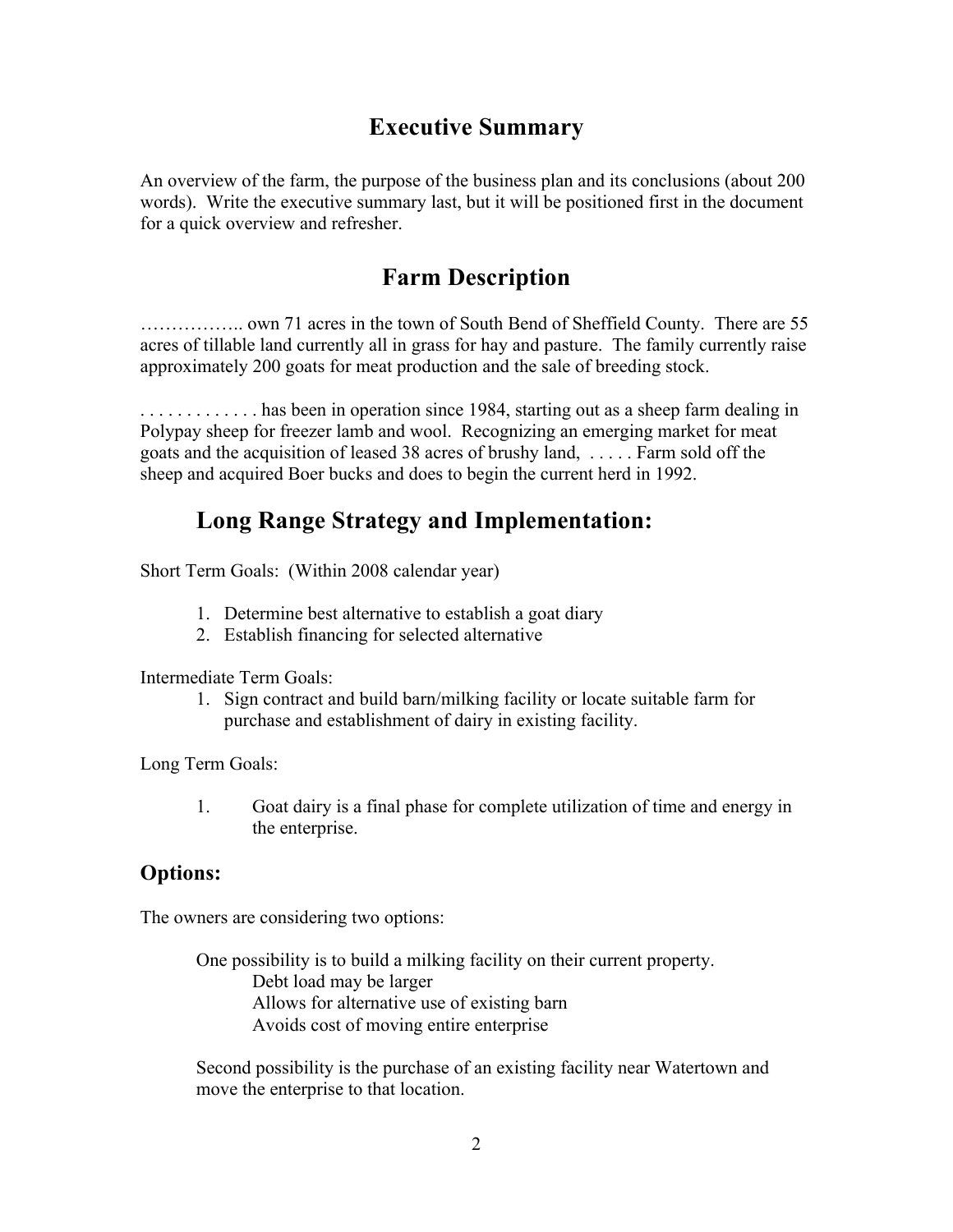Facility could be modified, not built from scratch More land may be available Debt load is minimal with sale of current facility and house. Cost and stress of moving entire enterprise is high.

## **Product Description**

The ........ dairy prides itself on producing high quality milk for the production of cheese and growing high quality breeding stock for market trade.

## **Organization and Management**

Description of business format: sole proprietor, partnership, LLC, or corporation. Any other characteristics that help explain the business structure to the reader.

#### **Management Team**

--------------------- Owner and operator Responsible for: feeding and care Hay harvesting Long term planning decisions

---------------------:

Responsible for: Youngstock care and development Long term planning decisions

Additional part-time labor will be utilized in the dairy operation once under way.

## **Product Marketing**

Milk from the……. dairy will be marketed in two ways. The primary market will be to freeze the milk in shipping bags and transported periodically to the Old Chatom Cheese company in Albany, NY. The second market is developing a branded product in conjunction with Kutter's Cheese. The current market price for milk is \$.94 per pound.

## **The Financial Plan**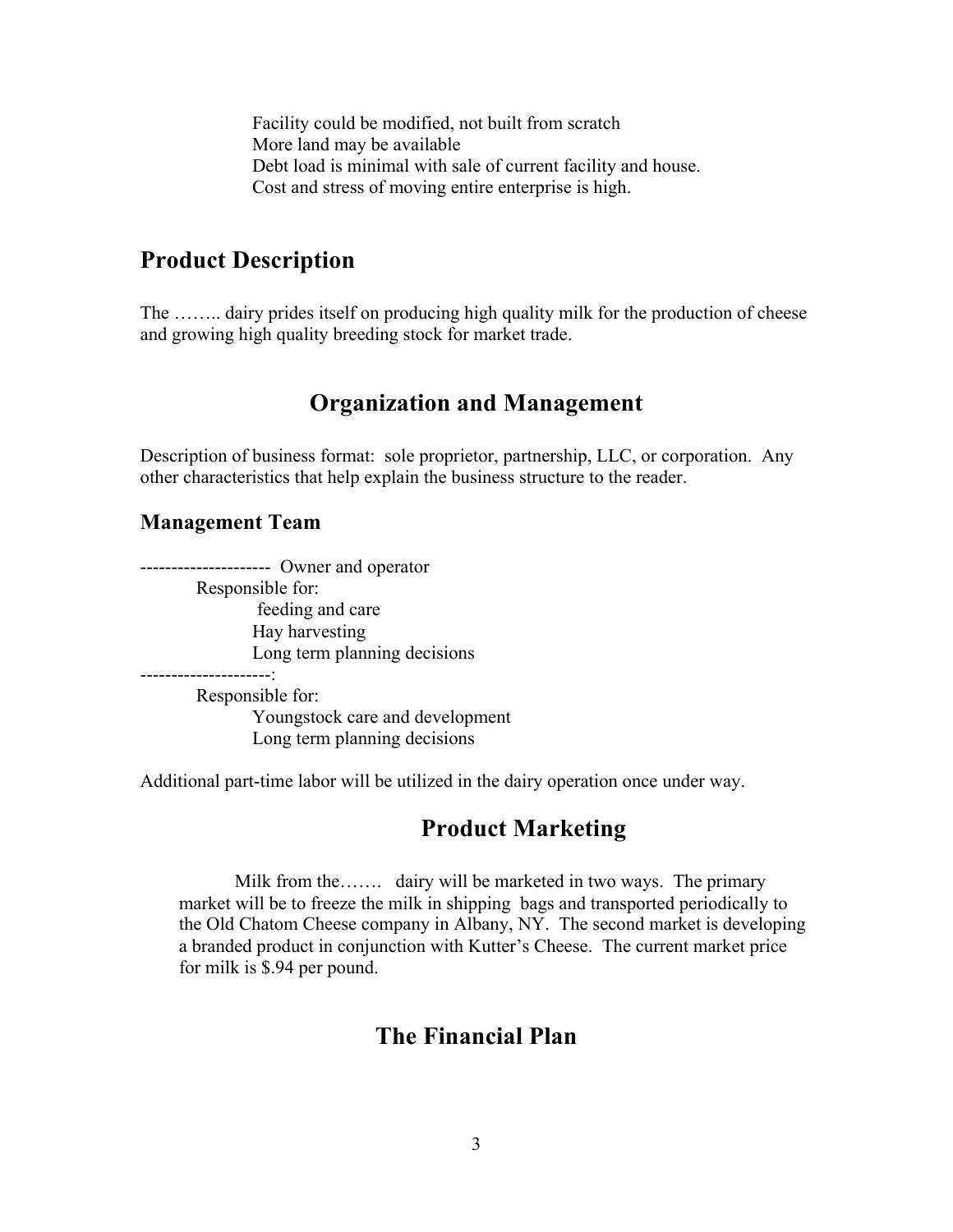The current plan is to begin milking 150 of the current 200 goats and then bring the operation up to 400 animals within three years. The attached income projections show a positive cash flow both years due to current sale of goats that will continue. The transition period of 100 animals develops over \$18,000 in useable income after expenses (not including any debt service). Projected debt service on a \$160,000 loan at 7% for 15 years would be \$17,258. Debt service for vehicles totals \$8340 for a total debt service of \$25,598. Net Income after debt service is projected to be short by \$7515 while herd is at 150 animals and rises to \$54,300 once 400 animal goal is reached and projected income and expenses fall within the expected parameters.

(Financial projections are often attached to a business plan like this - use a spreadsheet to show a list of anticipated expenses, and anticipated income, and how the reserves will be spent).

#### **Assumptions:**

All economic data are based upon current values provided by ………………. and an economic spread sheet dairying from the University of Wisconsin at Spooner.

#### **Strengths:**

The ………… have a long history of successful production of animals for the meat and breeding markets. Knowledge of the industry and research regarding marketing of the milk is current and realistic.

The potential exists for developing a processing agreement with a local cheese manufacturer. This would increase potential for profitability as the product would be a local, high quality product, and transportation costs would drop dramatically.

Debt load is very small with a net worth of \$578,120 and a debt to asset ratio of .08. This does include the residence as well.

#### **Risks:**

The primary issue at the current location is the land base and available land to provide necessary forage given the tight land market and hay market in the past few years. Ensuring access to adequate forage is a necessity prior to working toward the 400 animal goal.

An additional unknown is the availability of a part time labor force to cover the time invested in running 400 animals through the parlor as well as keeping feed costs in line.

Moving to Watertown would require additional time to finish interior of house and bring the existing property up to speed in preparation for sale.